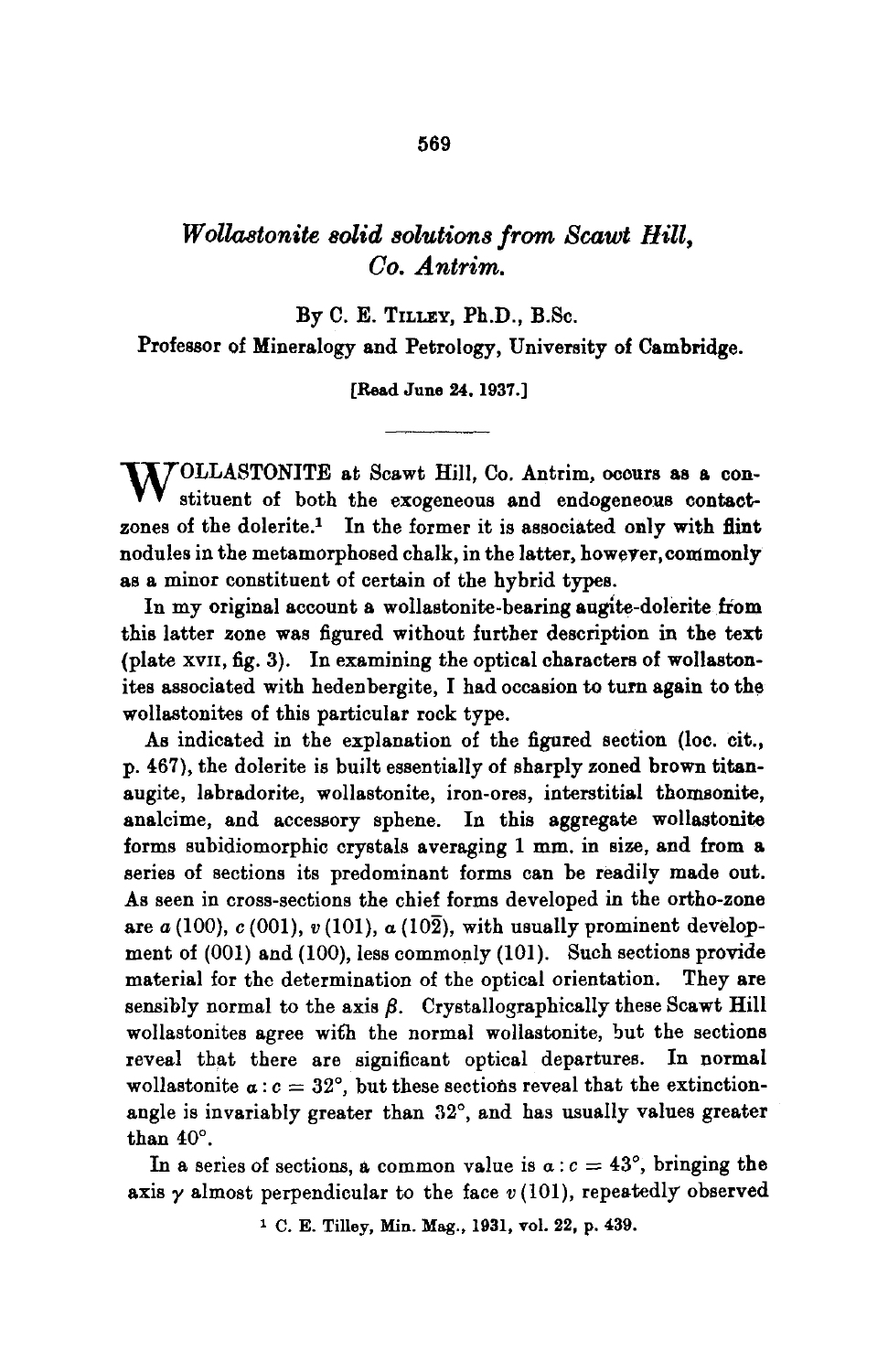as an edge. These results required a closer investigation of the refractive indices of the material. By use of immersion liquids it becomes clear that the wollastonites of this rock have variable refractive indices. This is further emphasized by the occurrence of cleavage fragments showing parallel growths with noticeably different refraction. The highest values recorded in this variable material determined on homogeneous cleavage fragments were  $\alpha$  1.646,  $\gamma$  1.662. In sections normal to the acute bisectrix these high refracting wollastonites show a distinct oblique extinction, values up to  $6°$  from the zone of cleavages being recorded. A section orientated normal to  $\beta$  isolated from a rock section was found to possess refractive indices  $\alpha$  1.642,  $\gamma$  1.657,  $\alpha$  :  $c = 44^{\circ}$ . Furthermore, these wollastonites show high optic axial angles. In five sections examined 2V has a value varying between  $60^{\circ}$  and  $63^{\circ}$  (cf. wollastonite, 2V  $40^{\circ}$ ).

A striking feature of the rock is the strongly zoned character of its minerals. This statement applies both to the plagioclase and the pyroxene. In the latter, the zones are sharply defined and not gradationai, a lighter core being surrounded by a dark-coloured shell. In many of the wollastonites a similar sharp zoning is to be observed, brought out both by varying extinction and interference-tint as well as by refraction. The core, often of irregular shape as if resorbed, has a lower refraction than the shell. Cross-sections of such material show a core with  $\gamma$  1.640,  $a: c = 36^{\circ}$ , followed by a shell with  $\gamma$  1.658,  $a: c = 44^\circ$ . In some cases the zones are less regularly developed. Determinations of 2V in core and shell show that the core has a distinctly lower optic axial angle. In two such zoned sections examined the core has  $2V$  46-47°, and the shell  $2V$  60-62°.

Wollastonites with these optical characters have not so far been recorded among rocks, but the recent work of Bowen, Schairer, and Posnjak<sup>1</sup> on synthetic melts of the system  $CaO-FeO-SiO<sub>2</sub>$  has shown that similar optics are obtained from the synthetic wollastonite crystals in which solid solutions with  $FeSiO<sub>3</sub>$  are involved. In the system  $CaSiO<sub>3</sub> - FeSiO<sub>3</sub>$  wollastonite solid solutions with a maximum content of 76 wt. %  $FeSiO<sub>3</sub>$  were obtained, the refraction, optic axial angle, and extinction-angle (measured against the zone of cleavages) increasing with rising iron content. In this binary system a solid solution with refractive indices comparable with the highest obtained from the Scawt Hill wollastonites contains approximately 25 wt. %

1 N. L. Bowen, J. F. Schairer, and E. Posnjak, Amer. Journ. Sci., 1933, ser. 5, vol. 26, p. 193. [M.A. 5-454.]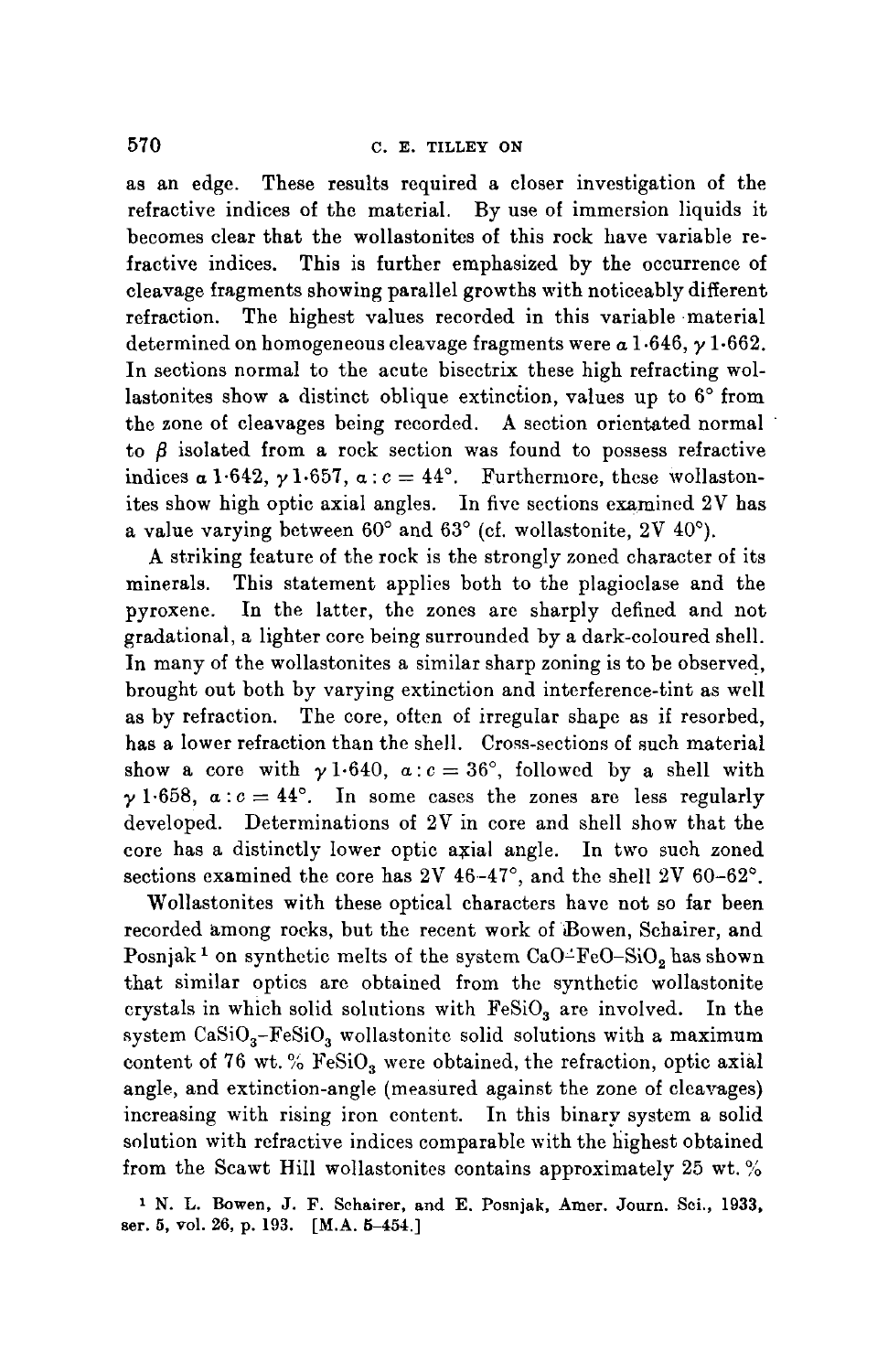$FeSiO<sub>3</sub>$ . Ferguson and Merwin<sup>1</sup> report wollastonite solid solutions in the system CaO-MgO-SiO<sub>2</sub>, and the maximum content of dissolved substance is reported by them as equivalent to  $17\%$  diopside. In a later study Schairer and Bowen<sup>2</sup> state that solid solution rises to 22 wt. % diopside. The former authors give the optical characters of wollastonite with the maximum amount of dissolved material as  $a 1.619, \beta 1.631, \gamma 1.634, 2V 40-65^{\circ}$ .



FIG. 1. Wollastonite-bearing dolerite, Scawt Hill, Co. Autrim.

Showing two zoned crystals of wollastonite: (1) with dark core and light periphery; (2) slightly darker core (extinction  $a : c = 36^\circ$ ) and lighter coloured periphery (extinction  $\alpha : c = 43^{\circ}$ ). The remaining constituents are augite, labradorite, iron-ores, and thomsonite (centre). Crossed nicols.  $\times 34$ .

As might be expected, the refractive indices of the iron-bearing wollastonites rise more rapidly with increasing iron than the magnesian-bearing varieties do with increasing magnesia. The optical characters of the Scawt Hill wollastonites is to be ascribed to solid solution in which, considering the chemical environment of

<sup>1</sup> J. B. Ferguson and H. E. Merwin, Amer. Journ. Sci., 1919, ser. 4, vol. 48, p. 92. [M.A. 1-168.]

<sup>2</sup> J. F. Schairer and N. L. Bowen, Amer. Min., 1936, vol. 21, p. 193 (abstract only).